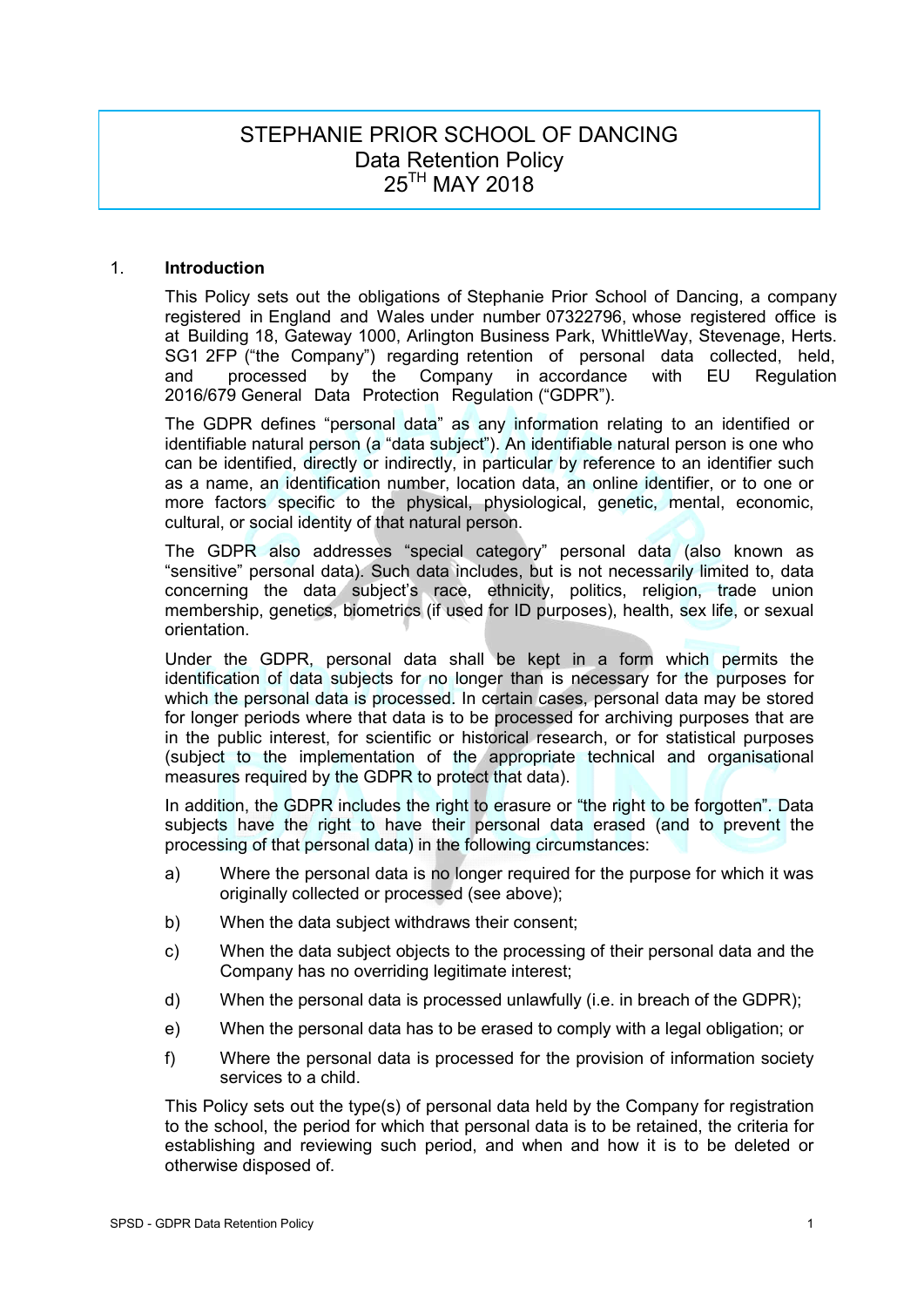For further information on other aspects of data protection and compliance with the GDPR, please refer to the Company's Data Protection Policy.

# 2. **Aims and Objectives**

- 2.1 The primary aim of this Policy is to set out limits for the retention of personal data and to ensure that those limits, as well as further data subject rights to erasure, are complied with. By extension, this Policy aims to ensure that the Company complies fully with its obligations and the rights of data subjects under the GDPR.
- 2.2 In addition to safeguarding the rights of data subjects under the GDPR, by ensuring that excessive amounts of data are not retained by the Company, this Policy also aims to improve the speed and efficiency of managing data.

#### 3. **Scope**

- 3.1 This Policy applies to all personal data held by the Company for registering with the school and by third-party data processors processing personal data on the Company's behalf.
- 3.2 Personal data, as held by the Company is stored in the following ways and in the following locations:
- a) Third-party servers, operated by 'ThinkSmart' Software and located in the United Kingdom;

# 4. **Data Subject Rights and Data Integrity**

All personal data held by the Company is held in accordance with the requirements of the GDPR and data subjects' rights thereunder, as set out in the Company's Data Protection Policy.

- 4.1 Data subjects are kept fully informed of their rights, of what personal data the Company holds about them, how that personal data is used as set out in Parts 12 and 13 of the Company's Data Protection Policy, and how long the Company will hold that personal data (or, if no fixed retention period can be determined, the criteria by which the retention of the data will be determined).
- 4.2 Data subjects are given control over their personal data held by the Company including the right to have incorrect data rectified, the right to request that their personal data be deleted or otherwise disposed of (notwithstanding the retention periods otherwise set by this Data Retention Policy), the right to restrict the Company's use of their personal data, the right to data portability, and further rights relating to automated decision-making and profiling, as set out in Parts 14 to 20 of the Company's Data Protection Policy.
- 4.3 Data subjects are offered personal logins protected by their own strong password to the third party servers. This gives them total control over the data held by the Company.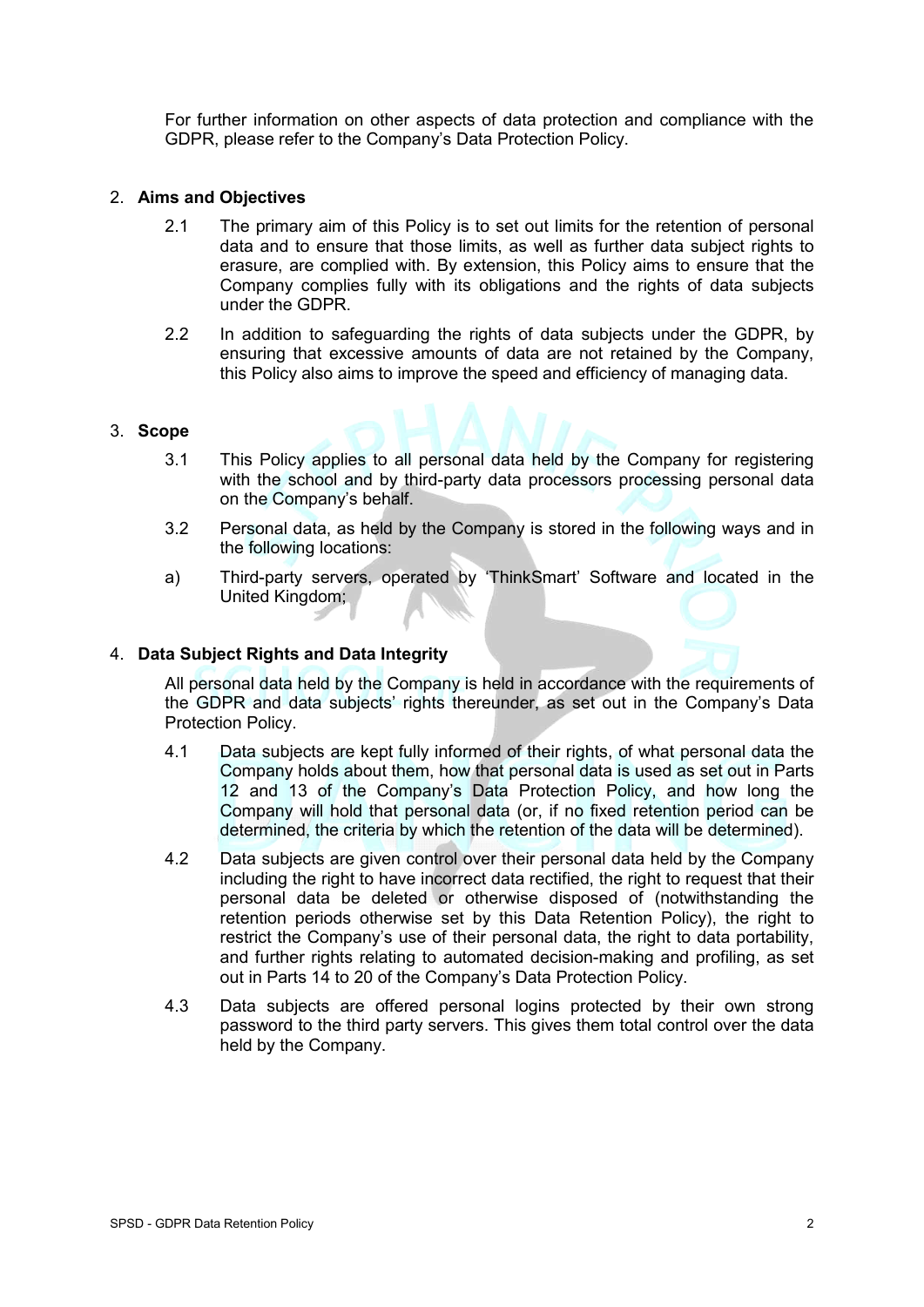# 5. **Technical and Organisational Data Security Measures**

- 5.1 The following technical measures are in place within the Company to protect the security of personal data. Please refer to Parts 22 to 26 of the Company's Data Protection Policy for further details:
- a) All emails containing personal data must be encrypted;
- b) All emails containing personal data must be marked "confidential";
- c) Personal data may only be transmitted over secure networks;
- d) Personal data may not be transmitted over a wireless network if there is a reasonable wired alternative;
- e) Personal data contained in the body of an email, whether sent or received, should be copied from the body of that email and stored securely. The email itself and associated temporary files should be deleted;
- f) Where personal data is to be sent by facsimile transmission the recipient should be informed in advance and should be waiting to receive it;
- g) Where personal data is to be transferred in hardcopy form, it should be passed directly to the recipient;
- h) All personal data transferred physically should be transferred in a suitable container marked "confidential";
- i) No personal data may be shared informally and if access is required to any personal data, such access should be formally requested from Brian Prior.
- j) All hardcopies of personal data, along with any electronic copies stored on physical media should be stored securely;
- k) No personal data may be transferred to any employees, agents, contractors, or other parties, whether such parties are working on behalf of the Company or not, without authorisation;
- l) Personal data must be handled with care at all times and should not be left unattended or on view;
- m) Computers used to view personal data must always be locked before being left unattended;
- n) No personal data should be stored on any mobile device, whether such device belongs to the Company or otherwise without the formal written approval of the Data Officer and then strictly in accordance with all instructions and limitations described at the time the approval is given, and for no longer than is absolutely necessary;
- o) No personal data should be transferred to any device personally belonging to an employee and personal data may only be transferred to devices belonging to agents, contractors, or other parties working on behalf of the Company where the party in question has agreed to comply fully with the Company's Data Protection Policy and the GDPR;
- p) All personal data stored electronically should be backed up monthly with backups stored onsite and offsite. All backups should be encrypted;
- q) All electronic copies of personal data should be stored securely using passwords and encryption;
- r) All passwords used to protect personal data should be changed regularly and should must be secure;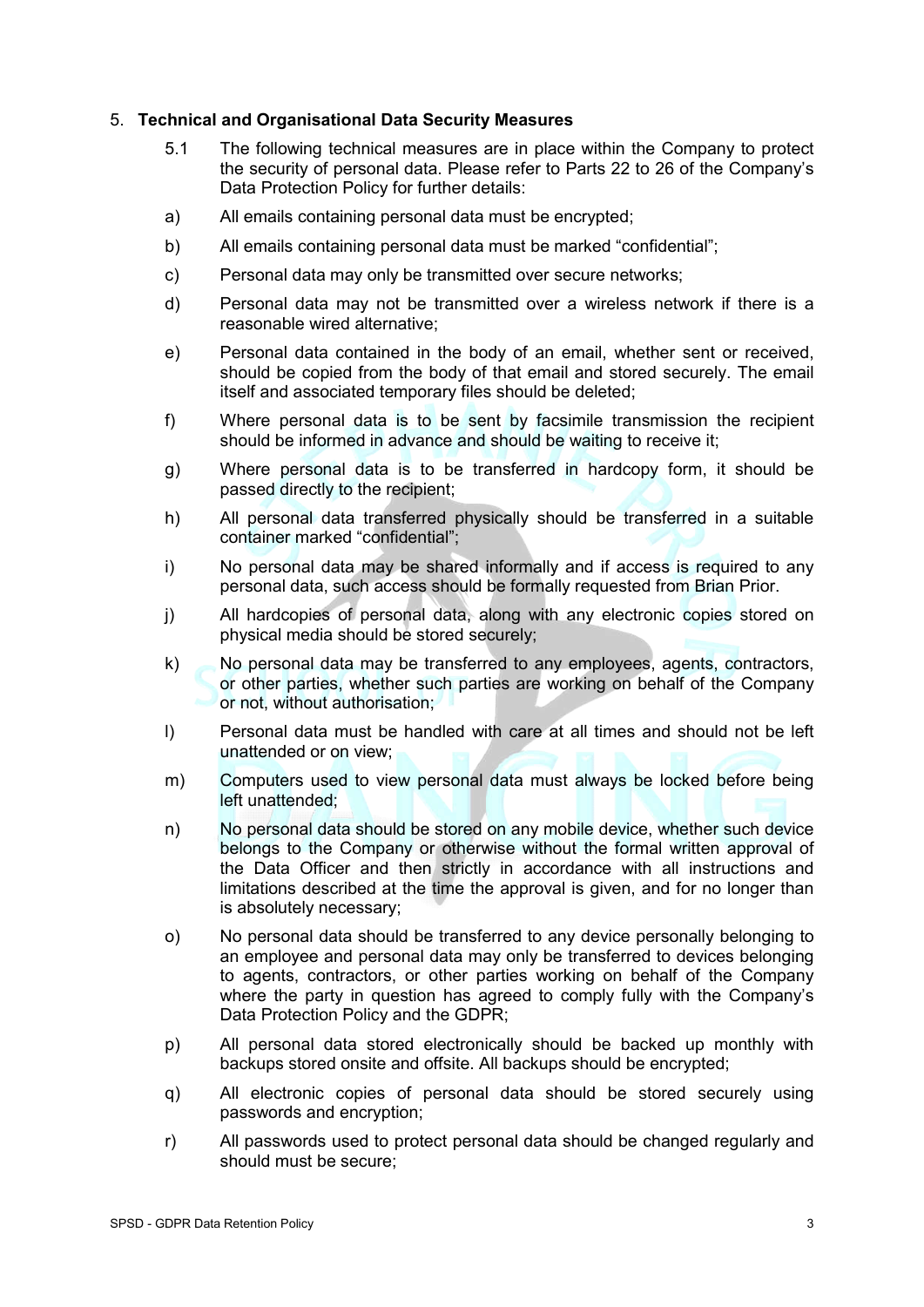- s) Under no circumstances should any passwords be written down or shared. If a password is forgotten, it must be reset using the applicable method. IT staff do not have access to passwords;
- t) All software should be kept up-to-date. Security-related updates should be installed as soon as reasonably possible after becoming available;
- u) No software may be installed on any Company-owned computer or device without approval; and
- v) Where personal data held by the Company is used for marketing purposes, it shall be the responsibility of Data Protection Officer to ensure that the appropriate consent is obtained and that no data subjects have opted out, whether directly or via a third-party service such as the TPS.
- 5.2 The following organisational measures are in place within the Company to protect the security of personal data. Please refer to Part 27 of the Company's Data Protection Policy for further details:
- a) All employees and other parties working on behalf of the Company shall be made fully aware of both their individual responsibilities and the Company's responsibilities under the GDPR and under the Company's Data Protection Policy;
- b) Only employees and other parties working on behalf of the Company that need access to, and use of, personal data in order to perform their work shall have access to personal data held by the Company;
- c) All employees and other parties working on behalf of the Company handling personal data will be appropriately trained to do so;
- d) All employees and other parties working on behalf of the Company handling personal data will be appropriately supervised;
- e) All employees and other parties working on behalf of the Company handling personal data should exercise care and caution when discussing any work relating to personal data at all times;
- f) Methods of collecting, holding, and processing personal data shall be regularly evaluated and reviewed;
- g) The performance of those employees and other parties working on behalf of the Company handling personal data shall be regularly evaluated and reviewed;
- h) All employees and other parties working on behalf of the Company handling personal data will be bound by contract to comply with the GDPR and the Company's Data Protection Policy;
- i) All agents, contractors, or other parties working on behalf of the Company handling personal data must ensure that any and all relevant employees are held to the same conditions as those relevant employees of the Company arising out of the GDPR and the Company's Data Protection Policy;
- j) Where any agent, contractor or other party working on behalf of the Company handling personal data fails in their obligations under the GDPR and/or the Company's Data Protection Policy, that party shall indemnify and hold harmless the Company against any costs, liability, damages, loss, claims or proceedings which may arise out of that failure.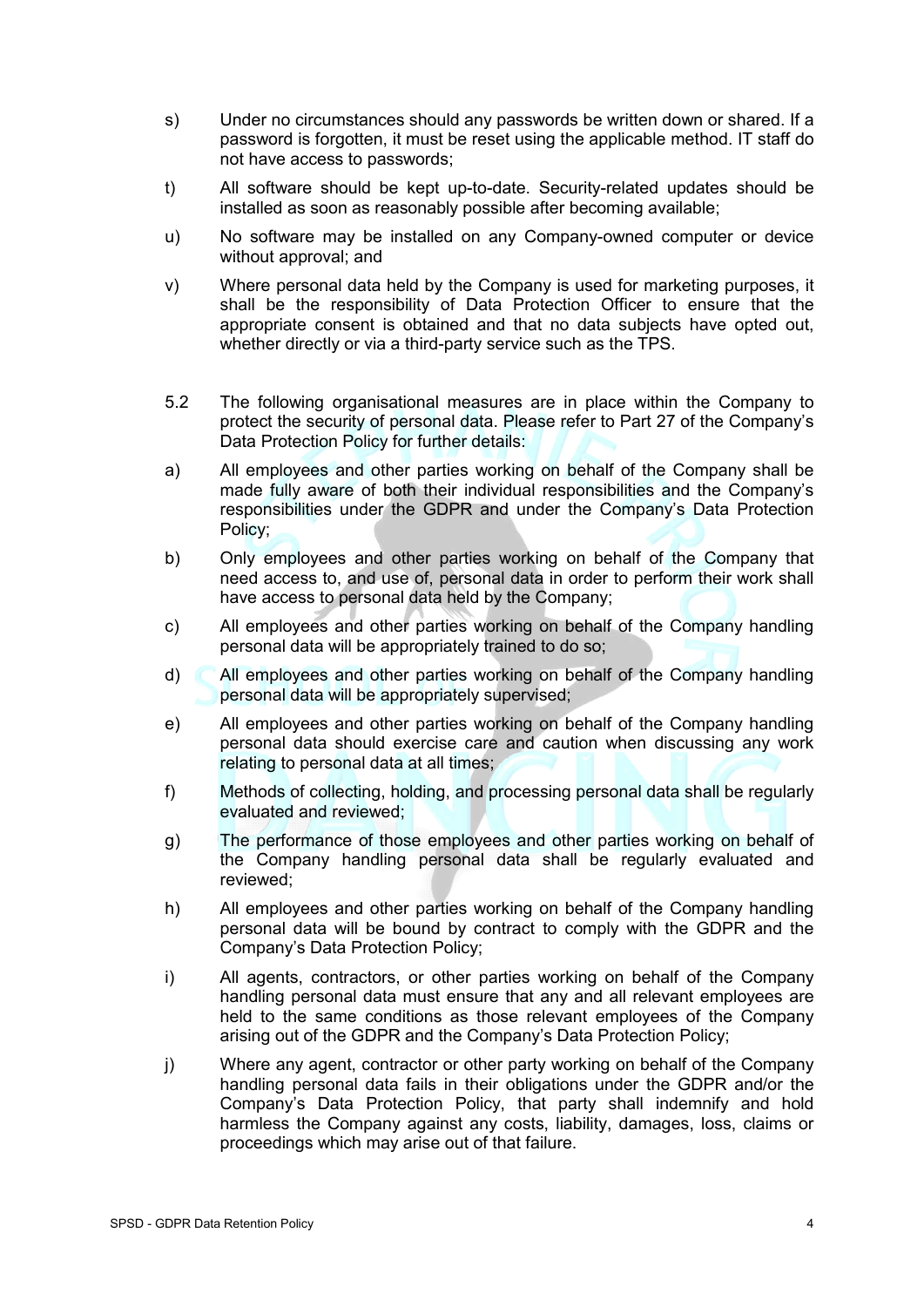# 6. **Data Disposal**

Upon the expiry of the data retention periods set out below in Part 7 of this Policy, or when a data subject exercises their right to have their personal data erased, personal data shall be deleted, destroyed, or otherwise disposed of as follows:

- 6.1 Personal data stored electronically (including any and all backups thereof) shall be deleted securely;
- 6.2 Personal Data stored in hardcopy should be deleted securely using at least a cross cut shredder.

# 7. **Data Retention**

- 7.1 As stated above, and as required by law, the Company shall not retain any personal data for any longer than is necessary in light of the purpose(s) for which that data is collected, held, and processed.
- 7.2 Different types of personal data, used for different purposes, will necessarily be retained for different periods **(**and its retention periodically reviewed), as set out below.
- 7.3 When establishing and/or reviewing retention periods, the following shall be taken into account:
- a) The objectives and requirements of the Company;
- b) The type of personal data in question;
- c) The purpose(s) for which the data in question is collected, held, and processed;
- d) The Company's legal basis for collecting, holding, and processing that data;
- e) The category or categories of data subject to whom the data relates;
- 7.4 If a precise retention period cannot be fixed for a particular type of data, criteria shall be established by which the retention of the data will be determined, thereby ensuring that the data in question, and the retention of that data, can be regularly reviewed against those criteria.
- 7.5 Notwithstanding the following defined retention periods, certain personal data may be deleted or otherwise disposed of prior to the expiry of its defined retention period where a decision is made within the Company to do so (whether in response to a request by a data subject or otherwise).
- 7.6 In limited circumstances, it may also be necessary to retain personal data for longer periods where such retention is for archiving purposes that are in the public interest, for scientific or historical research purposes, or for statistical purposes. All such retention will be subject to the implementation of appropriate technical and organisational measures to protect the rights and freedoms of data subjects, as required by the GDPR.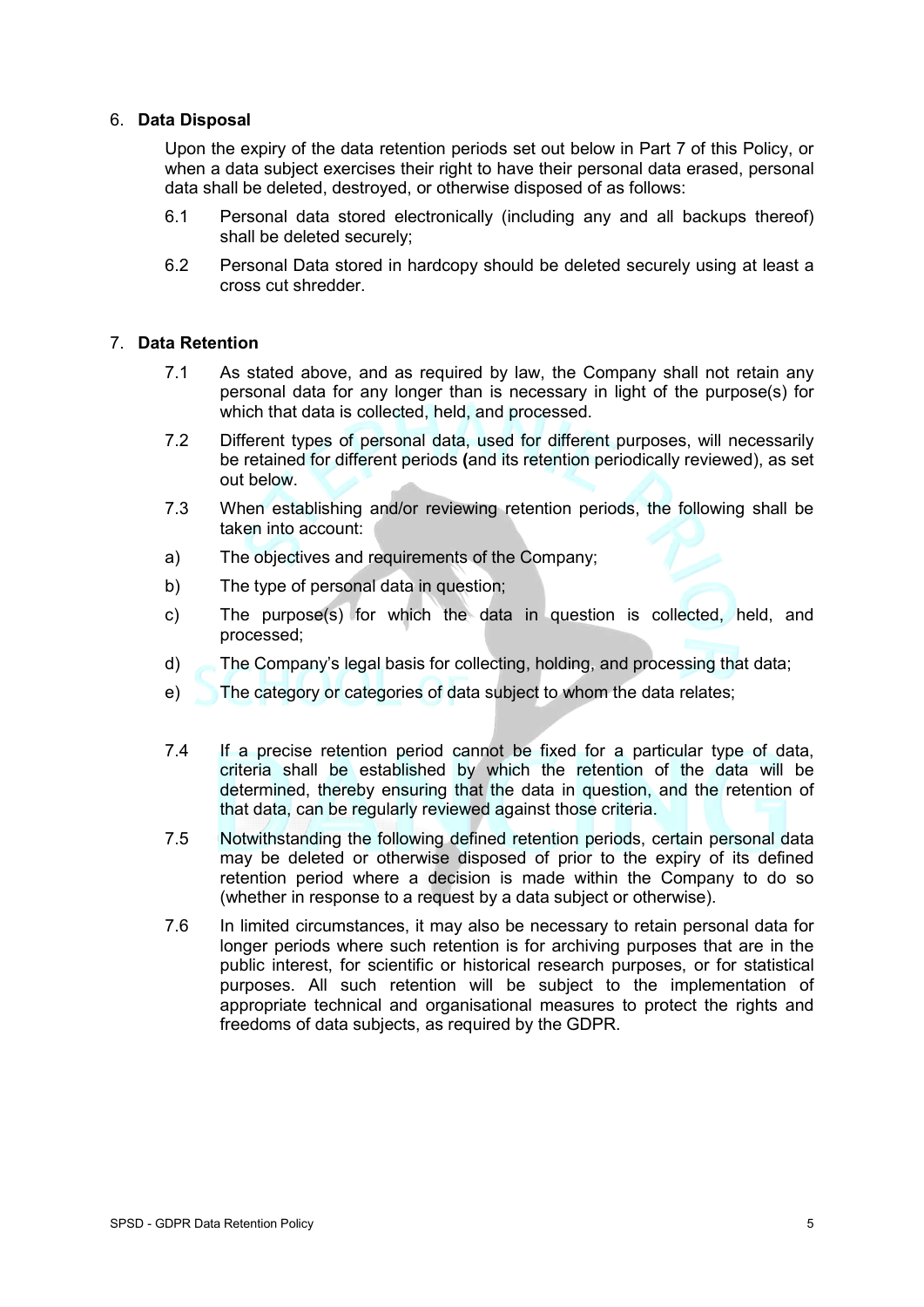| Data Ref.      | <b>Type of Data</b>  | <b>Purpose of Data</b>                              | <b>Review Period</b> | <b>Retention Period</b><br>or Criteria | <b>Comments</b>                                                         |
|----------------|----------------------|-----------------------------------------------------|----------------------|----------------------------------------|-------------------------------------------------------------------------|
| Customer       | <b>Full Name</b>     | Required for invoices to<br>be generated            | Yearly               | Whilst using the<br>services of SPSD   | Generally 'customer' is the person paying<br>the invoice                |
| Customer       | D.O.B. if offered    | To enable enrolment<br>into the correct class       | Yearly               | Whilst using the<br>services of SPSD   | Not required but may be offered                                         |
| Customer       | Gender               | To enable enrolment<br>into the correct class       | Yearly               | Whilst using the<br>services of SPSD   | Not required                                                            |
| Customer       | Home Address         | For emergency contact<br>purposes                   | Yearly               | Whilst using the<br>services of SPSD   | <b>Emergency contact purposes</b>                                       |
| Customer       | Home Phone No.       | For emergency contact<br>purposes                   | Yearly               | Whilst using the<br>services of SPSD   | <b>Emergency contact purposes</b>                                       |
| Customer       | Mobile Phone No.     | For emergency contact<br>purposes                   | Yearly               | Whilst using the<br>services of SPSD   | <b>Emergency contact purposes</b>                                       |
| Customer       | <b>Email Address</b> | For general<br>communications &<br>sending invoices | Yearly               | Whilst using the<br>services of SPSD   | Also used for sending Newsletters about<br><b>SPSD</b> activities       |
| <b>Student</b> | <b>Full Name</b>     | To enable enrolment<br>into a dance class           | Yearly               | Whilst using the<br>services of SPSD   | A 'student' may be defined as a child<br>(under 18) or a mature student |
| <b>Student</b> | D.O.B.               | To determine which<br>class should be<br>allocated  | Yearly               | Whilst using the<br>services of SPSD   | D.O.B is only required for a child student                              |
| <b>Student</b> | Gender               | To determine which<br>class should be<br>allocated  | Yearly               | Whilst using the<br>services of SPSD   | SPSD has 'boys only' classes as well as<br>mixed classes                |
| <b>Student</b> | <b>Address</b>       | For emergency contact<br>purposes                   | Yearly               | Whilst using the<br>services of SPSD   | This may be a customer or a student                                     |